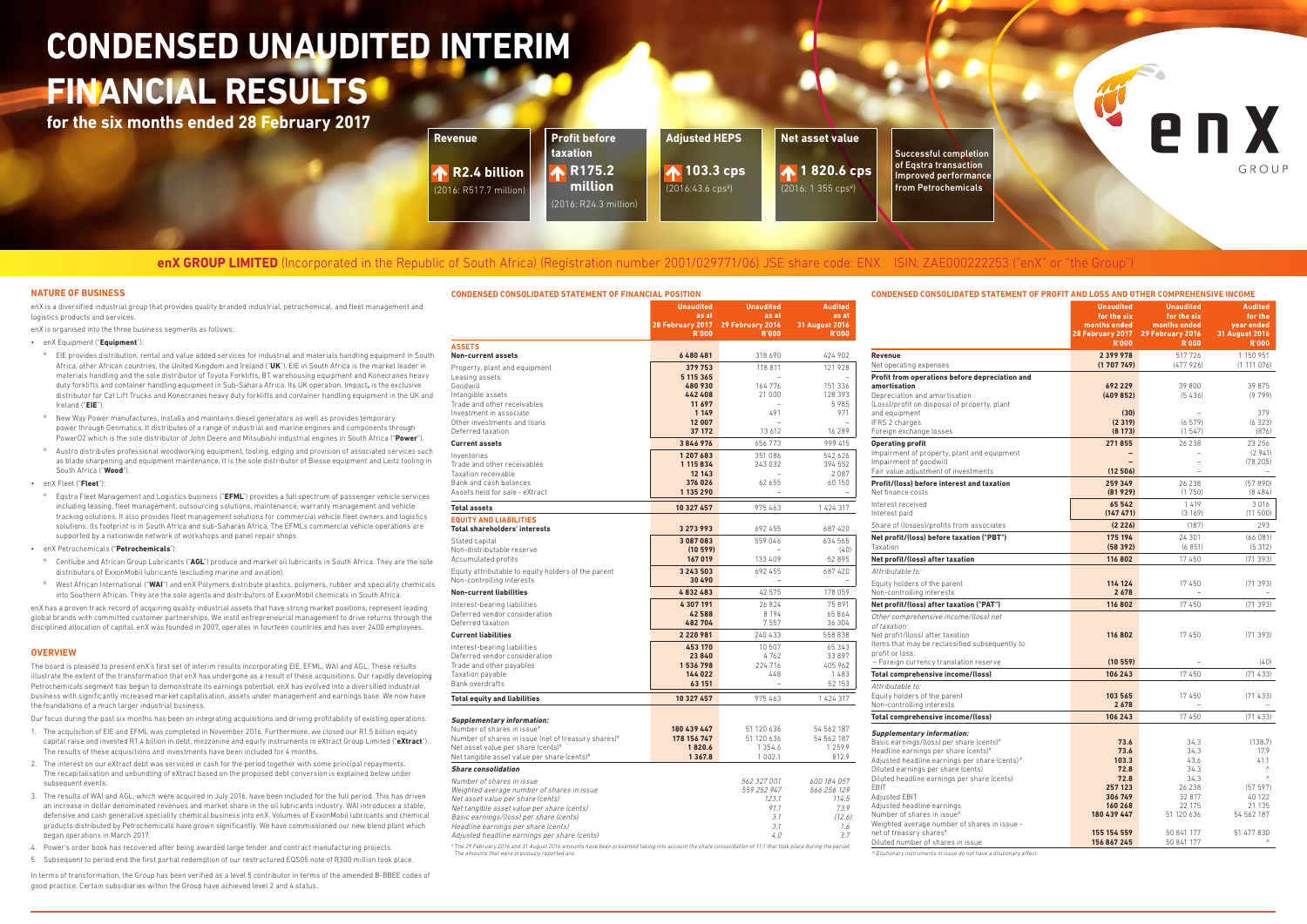### **CONDENSED SEGMENTAL ANALYSIS**

|                                                                                                     | <b>Equipment</b><br><b>Fleet</b>                                                    |                                                                                     | Petrochemicals                                                            | <b>Group, financing and consolidation</b>                       |                                                                                                      |                                                                                                |                                                                                                                     | <b>Total</b>                                                    |                                                                           |                                                                                                      |                                                                 |                                                                           |                                                                                                      |                                                                 |                                                                    |
|-----------------------------------------------------------------------------------------------------|-------------------------------------------------------------------------------------|-------------------------------------------------------------------------------------|---------------------------------------------------------------------------|-----------------------------------------------------------------|------------------------------------------------------------------------------------------------------|------------------------------------------------------------------------------------------------|---------------------------------------------------------------------------------------------------------------------|-----------------------------------------------------------------|---------------------------------------------------------------------------|------------------------------------------------------------------------------------------------------|-----------------------------------------------------------------|---------------------------------------------------------------------------|------------------------------------------------------------------------------------------------------|-----------------------------------------------------------------|--------------------------------------------------------------------|
|                                                                                                     | <b>Unaudited</b><br>for the six<br>months ended<br>28 February 2017<br><b>R'000</b> | <b>Unaudited</b><br>for the six<br>months ended<br>29 February 2016<br><b>R'000</b> | <b>Audited</b><br>for the<br>year ended<br>31 August 2016<br><b>R'000</b> | <b>Unaudited</b><br>for the six<br>months ended<br><b>R'000</b> | <b>Unaudited</b><br>for the six<br>months ended<br>28 February 2017 29 February 2016<br><b>R'000</b> | <b>Audited</b><br>for the<br>year ended<br><b>R'000</b>                                        | <b>Unaudited</b><br>for the six<br>months ended<br>31 August 2016 28 February 2017 29 February 2016<br><b>R'000</b> | <b>Unaudited</b><br>for the six<br>months ended<br><b>R'000</b> | <b>Audited</b><br>for the<br>year ended<br>31 August 2016<br><b>R'000</b> | <b>Unaudited</b><br>for the six<br>months ended<br>28 February 2017 29 February 2016<br><b>R'000</b> | <b>Unaudited</b><br>for the six<br>months ended<br><b>R'000</b> | <b>Audited</b><br>for the<br>year ended<br>31 August 2016<br><b>R'000</b> | <b>Unaudited</b><br>for the six<br>months ended<br>28 February 2017 29 February 2016<br><b>R'000</b> | <b>Unaudited</b><br>for the six<br>months ended<br><b>R'000</b> | <b>Audited</b><br>for the<br>year ended<br>31 August 2016<br>R'000 |
| Revenue                                                                                             | 1160989                                                                             | 357873                                                                              | 606 394                                                                   | 554848                                                          | $-$                                                                                                  | $\sim$                                                                                         | 695716                                                                                                              | 159 853                                                         | 546 633                                                                   | (11575)                                                                                              | $\overline{\phantom{0}}$                                        | (2076)                                                                    | 2399978                                                                                              | 517726                                                          | 1 150 951                                                          |
| - External South Africa<br>- External Rest of world<br>– Intercompany                               | 871724<br>287869<br>1396                                                            | 357873<br>$\overline{\phantom{0}}$<br>$\hspace{0.1mm}-\hspace{0.1mm}$               | 606 353<br>41                                                             | 481543<br>63 127<br>10 178                                      | $\sim$                                                                                               | $\hspace{0.1mm}-\hspace{0.1mm}$<br>$\sim$                                                      | 660 521<br>35 195<br>$\sim$                                                                                         | 159 853<br>$\hspace{0.1mm}$<br>$\hspace{0.1mm}$                 | 534 230<br>10 368<br>2035                                                 | 37 295<br>$\overline{\phantom{0}}$<br>(48870)                                                        | 19 15 2<br>$-$<br>(19152)                                       | 25 260<br>(27336)                                                         | 2051083<br>386 191<br>(37296)                                                                        | 536878<br>$\hspace{0.1mm}-\hspace{0.1mm}$<br>(19152)            | 1 165 843<br>10 368<br>(25 260)                                    |
| <b>EBITDA®</b><br>Depreciation and amortisation<br>EBIT                                             | 335 500<br>(202445)<br>133 055                                                      | 37 358<br>(5327)<br>32 031                                                          | 26 976<br>(11 218)<br>15 7 5 8                                            | 341 422<br>(196 745)<br>144 677                                 | $-$                                                                                                  | $\sim$<br>$\overline{\phantom{0}}$                                                             | 48 450<br>(3777)<br>44 673                                                                                          | 11 213<br>(3011)<br>8 2 0 2                                     | 39 154<br>(5999)<br>33 155                                                | (54710)<br>(10572)<br>(65282)                                                                        | (14061)<br>(121)<br>(13995)                                     | (105725)<br>(785)<br>(106510)                                             | 670 662<br>(413539)<br>257 123                                                                       | 34 510<br>(8459)<br>26 238                                      | (39595)<br>(18002)<br>(57597)                                      |
| - South Africa<br>- Rest of world                                                                   | 108 877<br>24 178                                                                   | 32 031<br>$\overline{\phantom{a}}$                                                  | 15 7 5 8                                                                  | 124899<br>19 7 78                                               | $-$                                                                                                  | $\overline{\phantom{m}}$<br>$-$                                                                | 40 054<br>4619                                                                                                      | 8 2 0 2<br>$-$                                                  | 33 29 3<br>(138)                                                          | (65282)<br>$-$                                                                                       | (13995)<br>$\overline{\phantom{0}}$                             | (106510)<br>$\sim$                                                        | 208548<br>48 575                                                                                     | 26 238<br>$-$                                                   | (57459)<br>(138)                                                   |
| <b>Adjusted EBIT</b><br>Net finance costs<br><b>Adjusted PBT</b>                                    | 133885<br>(58929)<br>74956                                                          | 24 653<br>(3359)<br>21 2 9 4                                                        | 24 25 5<br>(6559)<br>17696                                                | 145 269<br>(62286)<br>82 983                                    | $\overline{\phantom{0}}$<br>$\overline{\phantom{0}}$                                                 | $\overline{\phantom{m}}$<br>$\hspace{0.1mm}-\hspace{0.1mm}$<br>$\hspace{0.1mm}-\hspace{0.1mm}$ | 44744<br>(12702)<br>32042                                                                                           | 8 2 8 1<br>(5316)<br>2965                                       | 33 254<br>(13192)<br>20 062                                               | (17149)<br>51 988<br>34839                                                                           | (117)<br>6924<br>6807                                           | (17387)<br>11 267<br>(6120)                                               | 306 749<br>(81929)<br>224 820                                                                        | 32 817<br>(1751)<br>31066                                       | 40 122<br>(8484)<br>31 638                                         |
| <b>Total assets</b>                                                                                 | 4467754                                                                             | 642 315                                                                             | 523 025                                                                   | 3 280 261                                                       | $\sim$                                                                                               | $\sim$                                                                                         | 649423                                                                                                              | 212 804                                                         | 656 543                                                                   | 1930019                                                                                              | 120 344                                                         | 244 749                                                                   | 10 327 457                                                                                           | 975463                                                          | 1 424 317                                                          |
| - Goodwill and intangibles<br>– Leasing assets<br>– Inventorv                                       | 50 10 6<br>2 497 207<br>859 996                                                     | 38 8 4 5<br>$\overline{\phantom{a}}$<br>226 627                                     | 38 845<br>208 853                                                         | 9 2 5 1<br>2 618 158<br>28 6 6 2                                |                                                                                                      | $\sim$                                                                                         | 17 17 7<br>$\overline{\phantom{0}}$<br>373 260                                                                      | 1000<br>$\overline{\phantom{a}}$<br>124 459                     | 17 143<br>$\overline{\phantom{0}}$<br>333 773                             | 846804<br>(54235)                                                                                    | 145 931<br>$-$                                                  | 223 741                                                                   | 923 338<br>5 115 365<br>1207683                                                                      | 185 776<br>$\overline{\phantom{a}}$<br>351 086                  | 279 729<br>542 626                                                 |
| - Trade and other receivables<br>- Other assets                                                     | 508 249<br>552 196                                                                  | 218 168<br>158 675                                                                  | 145 501<br>129 826                                                        | 344498<br>279 692                                               | $\overline{\phantom{0}}$                                                                             | $\sim$                                                                                         | 244 910<br>14 0 76                                                                                                  | 55044<br>32 301                                                 | 247 039<br>58 588                                                         | 29 874<br>1 107 576                                                                                  | (46107)<br>20 5 21                                              | 21 008                                                                    | 1 127 531<br>1953540                                                                                 | 227 105<br>211 497                                              | 392 540<br>209 422                                                 |
| <b>Total liabilities</b><br>- Interest-bearing liabilities and overdraft                            | 3 3 7 3 5 2 8<br>2 479 231                                                          | 200 360<br>8 3 0 0                                                                  | 123 762<br>6531                                                           | 2927531<br>2 2 5 2 3 6 0                                        | $-$                                                                                                  | $\sim$                                                                                         | 347 931<br>14454                                                                                                    | 86 491<br>20 031                                                | 394 114<br>17595                                                          | 404 474<br>77467                                                                                     | (3843)<br>9000                                                  | 219 021<br>89 158                                                         | 7053464<br>4823512                                                                                   | 283008<br>37 331                                                | 736 897<br>113 284                                                 |
| - Deferred vendor consideration<br>- Trade and other payables and provisions<br>– Other liabilities | 8927<br>693 385<br>191985                                                           | 12 9 5 7<br>178 756<br>347                                                          | 13 4 4 2<br>103 789                                                       | $\overline{\phantom{0}}$<br>386587<br>288584                    |                                                                                                      | $\hspace{0.1mm}-\hspace{0.1mm}$                                                                | $\overline{\phantom{0}}$<br>328 457<br>5020                                                                         | $\overline{\phantom{0}}$<br>64 683<br>1 7 7 7                   | $\sim$<br>74 959<br>301 560                                               | 57 501<br>128 369<br>141 137                                                                         | $\overline{\phantom{a}}$<br>(18722)<br>5880                     | 86 319<br>(85 820)<br>129 364                                             | 66428<br>1536798<br>626 726                                                                          | 12 957<br>224 717<br>8004                                       | 99 761<br>92928<br>430 924                                         |
| Net capital expenditure<br><b>Number of employees</b>                                               | 305 354<br>1 7 7 9                                                                  | 9 5 5 1<br>466                                                                      | 16 720<br>362                                                             | 174 321<br>552                                                  | $\overline{\phantom{0}}$                                                                             |                                                                                                | 6952<br>96                                                                                                          | 2813<br>48                                                      | 6011<br>91                                                                | 96<br>13                                                                                             | 41                                                              | 57                                                                        | 486723<br>2440                                                                                       | 12 4 0 5<br>521                                                 | 22 788<br>460                                                      |
| <b>GEOGRAPHICAL SEGMENTATION</b><br>Total assets                                                    | 4467754                                                                             | 642 315                                                                             | 523 025                                                                   | 3 280 261                                                       | $\overline{\phantom{0}}$                                                                             | $\hspace{0.1mm}-\hspace{0.1mm}$                                                                | 649 423                                                                                                             | 212 804                                                         | 656 543                                                                   | 1930019                                                                                              | 120 344                                                         | 244 749                                                                   | 10 327 457                                                                                           | 975463                                                          | 1 424 317                                                          |
| - South Africa<br>- Rest of world                                                                   | 3 279 054<br>1 188 700                                                              | 642 315                                                                             | 523 025                                                                   | 2 919 016<br>361 245                                            | $\overline{\phantom{0}}$                                                                             | $-$<br>$\overline{\phantom{a}}$                                                                | 621459<br>27964                                                                                                     | 212 804<br>$\overline{\phantom{a}}$                             | 632 592<br>23 951                                                         | 1930019                                                                                              | 120 344                                                         | 244 749                                                                   | 8749548<br>1577909                                                                                   | 975463<br>$\hspace{0.1mm}-\hspace{0.1mm}$                       | 1400366<br>23 951                                                  |
| <b>Total liabilities</b>                                                                            | 3 3 7 3 5 2 8                                                                       | 200 360                                                                             | 123 762                                                                   | 2927531                                                         | $\sim$                                                                                               | $\sim$                                                                                         | 347 931                                                                                                             | 86 491                                                          | 394 114                                                                   | 404 474                                                                                              | (3843)                                                          | 219 021                                                                   | 7053464                                                                                              | 283008                                                          | 736 897                                                            |
| - South Africa<br>- Rest of world                                                                   | 2 409 876<br>963 652                                                                | 200 360<br>$\overline{\phantom{a}}$                                                 | 123 762<br>$\overline{\phantom{0}}$                                       | 2743762<br>183769                                               | $\sim$                                                                                               | $\overline{\phantom{0}}$<br>$\hspace{0.1mm}-\hspace{0.1mm}$                                    | 319 732<br>28 199                                                                                                   | 86 491<br>$-$                                                   | 366 243<br>27871                                                          | 404 474<br>$\sim$                                                                                    | (3843)<br>$\overline{\phantom{a}}$                              | 219 021<br>$\overline{\phantom{a}}$                                       | 5877844<br>1 175 620                                                                                 | 283008<br>$\overline{\phantom{a}}$                              | 709 026<br>27 871                                                  |

\* The group segments have been brought in line with the three segments as previously reported in the Revised Listing Particulars issued on 24 August 2016. The Power and Wood segments were previously reported separately and

#### **for the six months ended for the six months ended for the year ended**<br>31 August 2016 **28 February 2017 29 February 2016 31 August 2016 R'000 R'000 R'000 Stated capital 3 087 083** 559 046 634 565 Balance at beginning of the period **634 565** 345 387 345 387 Increase through the issue of shares (net of costs) **2 452 518** 213 659 289 178 **Non-distributable reserve (10 599) –** (40) Balance at beginning of the period **(40)** –  $-$  (40) – (40) – (40) – (40) Foreign currency translation reserve **Accumulated profits 167 019** 133 409 52 895 Balance at beginning of the period **52 895** 115 959 115 959 Total comprehensive income/(losses) **114 124** 17 450 (71 393)<br>Transferred from non-controlling interest **14 124** 17 450 (71 393) Transferred from non-controlling interest **Non-controlling interest 30 490** – – Balance at beginning of the period **–** – – At acquisition of subsidiary **27 812**<br>
Total comprehensive income Total comprehensive income<br>
Transactions with non-controlling interest<br>
Transactions with non-controlling interest<br> **2678** – – (1650) Transactions with non-controlling interest **–** – (1 650) Transferred to accumulated profits **–** – (8 329) **Balance at end of the period 3 273 993** 692 455 687 420

# **CONDENSED STATEMENT OF CHANGES IN EQUITY**

**Unaudited**

**Unaudited**

**Audited**

**CONDENSED CONSOLIDATED STATEMENT OF CASH FLOWS**

|                                                                                                                                                                           | <b>Unaudited</b><br>for the six<br>months ended<br>28 February 2017<br><b>R'000</b> | <b>Unaudited</b><br>for the six<br>months ended<br>29 February 2016<br><b>R'000</b> | <b>Audited</b><br>year ended<br><b>31 August 2016</b><br><b>R'000</b> |
|---------------------------------------------------------------------------------------------------------------------------------------------------------------------------|-------------------------------------------------------------------------------------|-------------------------------------------------------------------------------------|-----------------------------------------------------------------------|
| <b>Cash flows from operating activities</b>                                                                                                                               | 765 398                                                                             | (32848)                                                                             | 12 2 9 4                                                              |
| Cash generated from operations before working<br>capital movements<br>Working capital movements<br>Interest received<br>Interest paid<br>Taxation paid                    | 698 495<br>163068<br>65 542<br>(143996)<br>(17711)                                  | 50 006<br>(78774)<br>1419<br>(2539)<br>(2960)                                       | 42 178<br>(20016)<br>3016<br>(7725)<br>(5159)                         |
| Cash flows from investing activities                                                                                                                                      | (1750885)                                                                           | (72911)                                                                             | (276 701)                                                             |
| Capital expenditure<br>Proceeds on disposal of assets<br>Business combinations<br>Proceeds from other investments and loans                                               | (492761)<br>6038<br>(1315228)<br>51066                                              | (12405)<br>606<br>(61112)                                                           | (20135)<br>754<br>(257320)                                            |
| <b>Cash flows from financing activities</b>                                                                                                                               | 1 290 365                                                                           | 155 780                                                                             | 259770                                                                |
| Net decrease in interest-bearing borrowings<br>Deferred vendor consideration<br>Payments on transactions with non-controlling interest<br>Net proceeds from shares issued | (114824)<br>(36808)<br>1441997                                                      | (57879)<br>213 659                                                                  | 80.000<br>(67093)<br>(9340)<br>256 203                                |
| Net increase in cash and cash equivalents<br>Cash and cash equivalents at beginning of the period                                                                         | 304 878<br>7997                                                                     | 50 0 21<br>12 6 3 4                                                                 | (4637)<br>12634                                                       |
| Cash and cash equivalents at end of the period                                                                                                                            | 312875                                                                              | 62 655                                                                              | 7997                                                                  |

### **HEADLINE EARNINGS RECONCILIATION**

| HEADLINE EARNINGS RECONCILIATION                                                                                                       | <b>Unaudited</b><br>for the six<br>months ended<br>28 February 2017<br><b>R'000</b> | <b>Unaudited</b><br>for the six<br>months ended<br>29 February 2016<br><b>R'000</b> | <b>Audited</b><br>for the<br>year ended<br><b>31 August 2016</b><br><b>R'000</b> |
|----------------------------------------------------------------------------------------------------------------------------------------|-------------------------------------------------------------------------------------|-------------------------------------------------------------------------------------|----------------------------------------------------------------------------------|
| Net profit/(loss) after taxation attributable to<br>equity holders of the parent<br>Adjusted for:                                      | 114 124                                                                             | 17450                                                                               | (71393)                                                                          |
| Loss/(profit) on disposal of property, plant<br>and equipment<br>Impairment of property, plant and equipment<br>Impairment of goodwill | 30                                                                                  | (17)<br>$\equiv$                                                                    | 379<br>2 9 4 1<br>78 205                                                         |
| Taxation effect on adjustments                                                                                                         | (8)                                                                                 | 5                                                                                   | (929)                                                                            |
| Headline earnings attributable to<br>ordinary shareholders<br>Adjusted for:                                                            | 114 146                                                                             | 17438                                                                               | 9 2 0 3                                                                          |
| IFRS 2 charges<br>Restructuring costs<br><b>IFRS 3 transaction costs</b>                                                               | 2 3 1 9<br>22 203                                                                   | 6579                                                                                | 6323<br>5426<br>4824                                                             |
| Amortisation of intangible assets*<br>Fair value adjustment of investments<br>Share of losses from eXtract                             | 10 194<br>12506<br>2404                                                             |                                                                                     |                                                                                  |
| Taxation effect on adjustments                                                                                                         | (3504)                                                                              | (1842)                                                                              | (4641)                                                                           |
| Adjusted headline earnings attributable to<br>ordinary shareholders                                                                    | 160 268                                                                             | 22 175                                                                              | 21 135                                                                           |
| <b>EBIT RECONCILIATION</b><br>Earnings before interest, taxation,                                                                      |                                                                                     |                                                                                     |                                                                                  |
| depreciation and amortisation ("EBITDA")<br>Depreciation and amortisation                                                              | 670 662<br>(413539)                                                                 | 34 697<br>(8459)                                                                    | (39595)<br>(18002)                                                               |
| <b>EBIT</b><br>IFRS 2 charges<br><b>IFRS 3 transaction costs</b>                                                                       | 257 123<br>2 3 1 9<br>22 203                                                        | 26 238<br>6579                                                                      | (57597)<br>6323<br>4824                                                          |
| Restructuring costs<br>Amortisation of intangible assets*<br>Share of losses from eXtract                                              | 10 194<br>2404                                                                      |                                                                                     | 5426                                                                             |
| Fair value adjustment of investments<br>Impairment of property, plant and equipment<br>Impairment of goodwill                          | 12506                                                                               | $\qquad \qquad -$                                                                   | 2 9 4 1<br>78 205                                                                |
| <b>Adjusted EBIT</b>                                                                                                                   | 306 749                                                                             | 32 817                                                                              | 40 122                                                                           |
| Adjusted EBIT %                                                                                                                        | 13                                                                                  | 6                                                                                   | 3                                                                                |

|                                                                                                                                        | <b>Unaudited</b><br>for the six<br>months ended<br>28 February 2017<br><b>R'000</b> | <b>Unaudited</b><br>for the six<br>months ended<br>29 February 2016<br><b>R'000</b> | <b>Audited</b><br>for the<br>year ended<br><b>31 August 2016</b><br><b>R'000</b> |
|----------------------------------------------------------------------------------------------------------------------------------------|-------------------------------------------------------------------------------------|-------------------------------------------------------------------------------------|----------------------------------------------------------------------------------|
| Net profit/(loss) after taxation attributable to<br>equity holders of the parent<br>Adjusted for:                                      | 114 124                                                                             | 17450                                                                               | (71393)                                                                          |
| Loss/(profit) on disposal of property, plant<br>and equipment<br>Impairment of property, plant and equipment<br>Impairment of goodwill | 30                                                                                  | (17)<br>$\equiv$                                                                    | 379<br>2941<br>78 205                                                            |
| Taxation effect on adjustments                                                                                                         | (8)                                                                                 | 5                                                                                   | (929)                                                                            |
| Headline earnings attributable to<br>ordinary shareholders<br>Adjusted for:                                                            | 114 146                                                                             | 17438                                                                               | 9 2 0 3                                                                          |
| IFRS 2 charges<br>Restructuring costs<br><b>IFRS 3 transaction costs</b>                                                               | 2 3 1 9<br>22 203                                                                   | 6579                                                                                | 6323<br>5426<br>4824                                                             |
| Amortisation of intangible assets*<br>Fair value adjustment of investments<br>Share of losses from eXtract                             | 10 194<br>12506<br>2404                                                             |                                                                                     |                                                                                  |
| Taxation effect on adjustments                                                                                                         | (3504)                                                                              | (1842)                                                                              | (4641)                                                                           |
| Adjusted headline earnings attributable to<br>ordinary shareholders                                                                    | 160 268                                                                             | 22 175                                                                              | 21 135                                                                           |
| <b>EBIT RECONCILIATION</b><br>Earnings before interest, taxation,                                                                      |                                                                                     |                                                                                     |                                                                                  |
| depreciation and amortisation ("EBITDA")<br>Depreciation and amortisation                                                              | 670 662<br>(413539)                                                                 | 34 697<br>(8459)                                                                    | (39595)<br>(18002)                                                               |
| <b>EBIT</b><br>IFRS 2 charges<br><b>IERS 3 transaction costs</b>                                                                       | 257 123<br>2 3 1 9<br>22 203                                                        | 26 238<br>6579                                                                      | (57597)<br>6323<br>4824                                                          |
| Restructuring costs<br>Amortisation of intangible assets*<br>Share of losses from eXtract                                              | 10 194<br>2404                                                                      |                                                                                     | 5426                                                                             |
| Fair value adjustment of investments<br>Impairment of property, plant and equipment<br>Impairment of goodwill                          | 12506                                                                               |                                                                                     | 2 9 4 1<br>78 205                                                                |
| <b>Adjusted EBIT</b>                                                                                                                   | 306 749                                                                             | 32 817                                                                              | 40 122                                                                           |
| Adjusted EBIT %                                                                                                                        | 13                                                                                  | 6                                                                                   | 3                                                                                |

\* The amortisation of intangible assets arising as part of business combinations has been added back for adjusted headlines earnings and adjusted EBIT.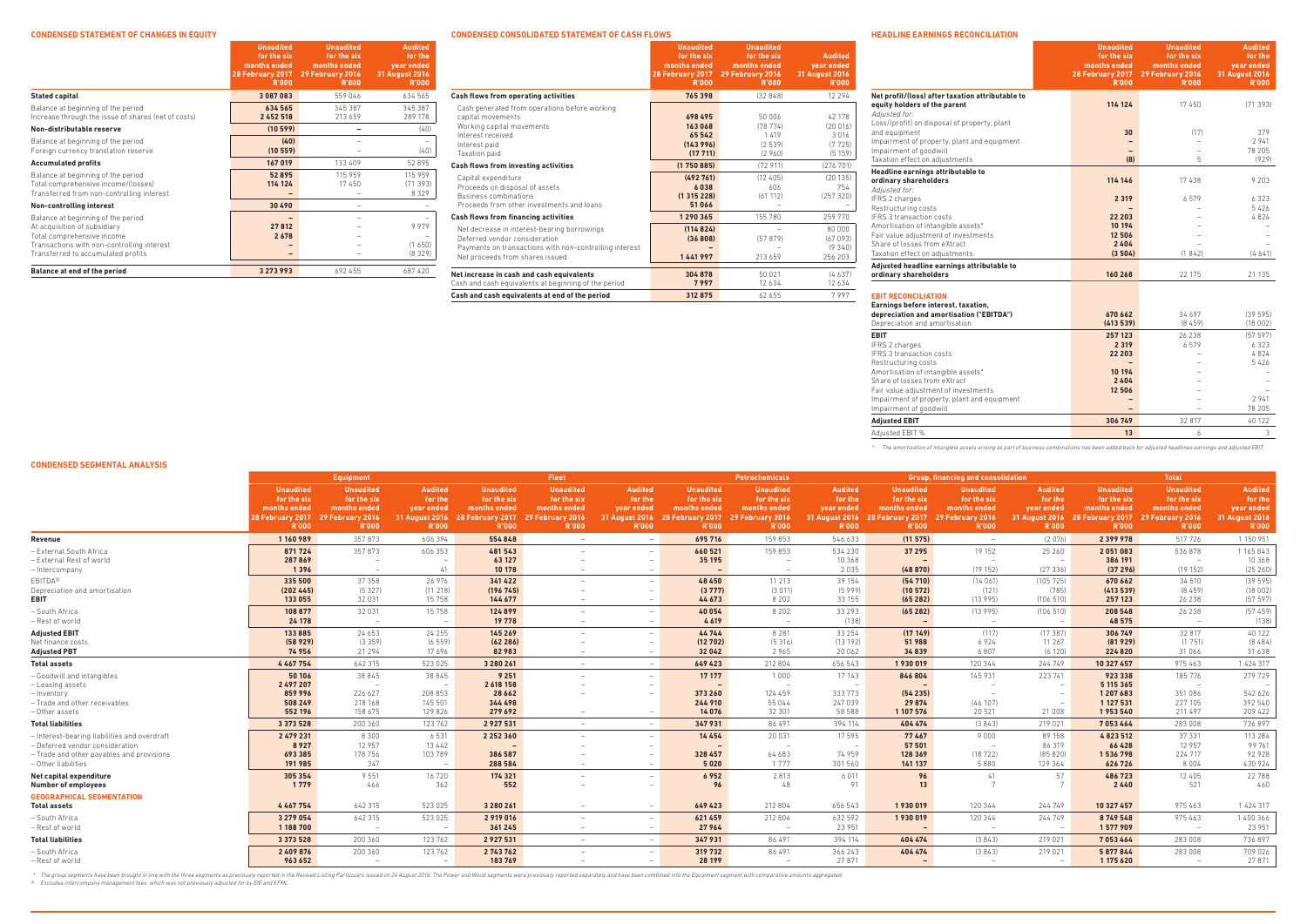### **BUSINESS COMBINATION**

With effect from 8 November 2016, the Group acquired an effective 100% shareholding in Eqstra Investments Proprietary Limited which owned EIE and EFML. The transaction was settled by enX as follows:

• the allotment and issue to eXtract of 52 715 390 new enX shares ("**Consideration Shares**") at R21.00 per enX share;

- • the recapitalisation of eXtract to the value of approximately R1.4 billion by way of enX:
- subscribing for 101 400 000 new eXtract ordinary shares at R1.00 per eXtract ordinary share;
- subscribing for 400 new MCC Contracts Proprietary Limited ("**MCC**"), a wholly owned subsidiary of eXtract, preference shares for an aggregate subscription price of R600 million; and
- advancing a loan of R700 million to MCC.

On 15 November 2016, the Consideration Shares were distributed to eXtract shareholders in the ratio of 0.13 enX shares for every one eXtract share.

enX funded this transaction by:

- • issuing the Consideration Shares; and
- • raising R1.5 billion of cash to fund the recapitalisation of eXtract and approximately R100 million for enX transaction costs and general corporate purposes.

The summary of the net assets acquired through this business combination, for which the purchase price has been allocated to the respective assets and liabilities, are as follows:

|                                                         | <b>R'000</b>  |
|---------------------------------------------------------|---------------|
| Non-current assets                                      | 6621907       |
| Current assets                                          | 1664473       |
| Non-current liabilities                                 | (5199469)     |
| Current liabilities                                     | (1298848)     |
| <b>Total identifiable net assets</b>                    | 1788063       |
| Non-controlling interests                               | (27812)       |
| Total identifiable net assets acquired                  | 1760251       |
| Goodwill arising from business combination              | 319 221       |
| <b>Total consideration transferred</b>                  | 2079472       |
| Ordinary shares acquired in eXtract (at fair value)     | 34 476        |
| Loans advanced to and preference shares acquired in MCC | 1 300 000     |
| Impairment raised on MCC loans and preference shares    | (991000)      |
| Consideration shares (at fair value)                    | (1021548)     |
| Purchase consideration settled in cash                  | 1401400       |
| Purchase consideration settled in cash                  | 1401400       |
| Cash balances taken over                                | (86172)       |
| Net cash outflow on total acquisition                   | 1 3 1 5 2 2 8 |

The purchase price allocation is provisional and will be finalised on the first anniversary of the business combination.

Revenue of R1 716 million and net profit after taxation of R111 million have been included in these results since the acquisition date. If the acquisition had occurred on 1 September 2016, the following amounts would have been included in The table below shows the Group's financial asset and liabilities that are recognised and subsequently measured at fair value, analysed by valuation technique

these results: Revenue of R2 586 million and net profit after taxation of R146 million.

#### **NOTES**

|    |                                                                                                   | <b>Unaudited</b><br>for the six<br>months ended<br>28 February 2017<br><b>R'000</b> |
|----|---------------------------------------------------------------------------------------------------|-------------------------------------------------------------------------------------|
| 1. | <b>Capital commitments</b>                                                                        |                                                                                     |
|    | Total capital commitments contracted                                                              | 6000                                                                                |
|    | Contingent liabilities<br>Guarantees                                                              | 22 412                                                                              |
|    | Expenditure will be financed from cash generated from operations and existing banking facilities. |                                                                                     |
|    | There were no capital commitments in the prior period.                                            |                                                                                     |
| 2. | Assets held for sale - eXtract                                                                    |                                                                                     |
|    | Ordinary shares in eXtract (at fair value)                                                        | 21 174                                                                              |
|    | Loans and preference shares (net)                                                                 | 1 114 116                                                                           |
|    | Loans in MCC                                                                                      | 1505116                                                                             |
|    | Preference shares in MCC                                                                          | 600 000                                                                             |
|    | Gross value of loans and preference shares                                                        | 2 105 116                                                                           |

Impairments raised **(991 000) Total assets held for sale 1 135 290** **Unaudited Unaudited**

**Audited**

|    |                                         | for the six<br>months ended<br>28 February 2017<br><b>R'000</b> | for the six<br>months ended<br>29 February 2016<br><b>R'000</b> | for the<br>year ended<br><b>31 August 2016</b><br>R'000 |
|----|-----------------------------------------|-----------------------------------------------------------------|-----------------------------------------------------------------|---------------------------------------------------------|
| 3. | <b>Interest-bearing borrowings</b>      |                                                                 |                                                                 |                                                         |
|    | <b>Notes</b>                            | 1531051                                                         |                                                                 |                                                         |
|    | Bank debt and overdraft - South Africa  | 2523266                                                         | 37 331                                                          | 141 234                                                 |
|    | Bank debt and overdraft - Rest of world | 769 195                                                         |                                                                 |                                                         |
|    | Deferred vendor consideration           | 66 428                                                          | 12 956                                                          | 99 761                                                  |
|    |                                         | 4889940                                                         | 50 287                                                          | 240 995                                                 |
|    | Comprising:                             |                                                                 |                                                                 |                                                         |
|    | Non-current                             | 4349779                                                         | 35 018                                                          | 141 755                                                 |
|    | Current                                 | 540 161                                                         | 15 269                                                          | 99 240                                                  |
|    |                                         | 4889940                                                         | 50 287                                                          | 240 995                                                 |
| 4. | <b>Net finance costs</b>                |                                                                 |                                                                 |                                                         |
|    | Interest received - other               | 4743                                                            | 1419                                                            | 3016                                                    |
|    | Interest received - MCC                 | 60799                                                           |                                                                 |                                                         |
|    | Interest paid                           | (14747)                                                         | (3169)                                                          | (11 500)                                                |
|    |                                         | (81929)                                                         | (1750)                                                          | (8484)                                                  |

### **5. Fair value hierarchy disclosures**

### **Valuation methodology**

### **Level 1 – Valuations with reference to quoted prices in an active market:**

Financial instruments valued with reference to unadjusted quoted prices for identical assets or liabilities in active markets where the quoted price is readily available and the price represents actual and regularly occurring market transactions on an arm's length basis.

### **Level 2 – Valuations based on observable and unobservable inputs include:**

Financial instruments valued using inputs other than quoted prices as described above for Level 1 but which are observable for the asset or liability, either directly or indirectly, such as a quoted price for similar assets or liabilities in an active market; a quoted price for identical or similar assets or liabilities in inactive markets; a valuation model using observable inputs; and a valuation model using inputs derived from/corroborated by observable market data.

| 28 February 2017                                 | Level 1<br><b>R'000</b> | Level <sub>2</sub><br><b>R'000</b> | <b>Fair value</b><br><b>R'000</b> |
|--------------------------------------------------|-------------------------|------------------------------------|-----------------------------------|
| <b>Financial assets</b>                          |                         |                                    |                                   |
| Assets held for sale                             | 21 174                  | 1 114 116                          | 1 135 290                         |
| Available-for-sale investments                   |                         | 12 007                             | 12 007                            |
| Designated as fair value through profit and loss |                         |                                    |                                   |
| - Derivative financial assets                    |                         | 2990                               | 2990                              |
|                                                  | 21 174                  | 1 129 113                          | 1 150 287                         |
| <b>Financial liabilities</b>                     |                         |                                    |                                   |
| Financial liabilities designated as fair value   |                         |                                    |                                   |
| through profit and loss                          |                         |                                    |                                   |
| - Derivative financial liabilities               |                         | 29 128                             | 29 128                            |
|                                                  |                         | 29 128                             | 29 128                            |

# **FINANCIAL RESULTS**

# **Overview**

Revenue for the year increased to R2.4 billion (2016: R517.7 million) with the inclusion of EIE and EFML for four months totalling R1 716 million. Revenues for Petrochemicals increased to R695.7 million (2016: R159.9 million) following the inclusion of WAI and AGL for the full period. The Group's EBIT improved to R257.1 million (2016: R26.2 million) and PBT improved to R175.2 million (2016: R24.3 million). PBT includes once-off IFRS 3 transaction costs of R22.2 million and a fair value adjustment of R12.5 million in order to account for eXtract as an 'Asset held for sale'. Consistent with prior disclosures, management has elected to disclose adjusted EBIT which provides a more meaningful reflection of sustainable earnings. Adjusted EBIT increased to R306.7 million (2016: R32.8 million).

The effective tax rate for the period was 33.3% (2016: 28.2%). The higher charge is primarily due to the transaction costs and fair value adjustments. If these were excluded the effective taxation rate would have been 27.8%.

# **Earnings**

Headline earnings increased to R114.1 million (2016: R17.4 million). This translates into HEPS of 73.6 cents (2016: 34.3 cents). Adjusted headline earnings increased to R160.3 million (2016: R22.2 million) and translated into adjusted HEPS of 103.3 cents (2016: 43.6 cents). The corresponding financial period HEPS amounts are after adjusting for the share consolidation in the ratio of 11:1 that took place on 24 October 2016. Prior to the share consolidation HEPS and Adjusted HEPS were reported as 3.1 and 4.0 cents per share respectively.

We expect EIE to marginally improve on its first half reported performance as the fruit harvesting season drives sales and short-term rentals. Our UK operations are expected to perform in line with plan. The effect of these earnings on our full year results will be dependent on currency fluctuations. The order book that Power has built up over the past six months will begin to translate into revenues resulting in a marked improvement in 2017 second half performance, while

### **Capex**

The capital expenditure increased to R492.8 million (2016: R12.4 million) primarily to maintain and grow leasing fleets. **Funding**

With the completion of the Eqstra transaction, the Group's net interest-bearing debt levels (including deferred vendor consideration and cash) increased to R4 513.9 million resulting in a net gearing ratio of 139.2%. This was against an increase in leasing assets of R5 115.4 million (2016: Rnil). Bank covenants were met for the period. The higher debt resulted in the Group's net interest charge increasing to R81.9 million (2016: R1.8 million). Included in interest received is an amount of R60.8 million from MCC to service its loan obligations. This will not re-occur due to the proposed restructure and unbundling of eXtract (Refer to subsequent events).

#### **Investments**

With the proposed restructure and unbundling, the ordinary shares in eXtract, loans advanced to and preference shares acquired in MCC of R1 135.3 million, have been classified as assets held for sale. As part of the purchase price allocation an impairment of R991 million was made to the loans and preference shares. Following the change in classification of these assets, a fair value adjustment was made to the ordinary shares held to reflect the share price of eXtract at the period end date.

### **Cash flow**

Cash flows from the Group were positive over the period. Cash outflows from investing activities totalled R1 750.9 million outflow, of which R1 315.2 million was due to the business combination. In addition to this MCC repaid R51.1 million towards their principal obligations to the Group.

# **OPERATIONAL OVERVIEW**

### **Equipment**

The segment performed in line with expectations for the period. Revenues of R1 161.0 million, adjusted EBIT of R133.9 million and adjusted PBT of R75.0 million were achieved. The inclusion of EIE's results for the first four months was the primary reason for the improvement. The SA and UK materials handling equipment market shares were stable. The ZAR strength during the period, assisted all the businesses to remain price competitive and in some instances, widen margins. The current rental fleet in South Africa and UK stands at 8320 and 4550 units respectively.

Power has rebuilt its order book after the decline in revenues and losses experienced in the second half of 2016. Together with a reduction in its cost base this business returned to profitability. Revenues in Wood came under pressure but stronger margins and cost controls resulted in a material improvement in operating profit compared to the prior period. Fleet

Revenues of R554.8 million, adjusted EBIT of R145.3 million and adjusted PBT of R83.0 million were achieved. EFML continued to show respectable returns in a challenging environment. Leasing assets remained stable. EFML maintained its high quality blue chip customer base. Continued traction in value added products ("**VAPs**") particularly GPS and accident management contributed positively to margins for the period.

The division embarked on the implementation to its new ERP operating environment, called Quest, in November 2016.

### Petrochemicals

Revenues of R695.7 million, adjusted EBIT of R44.7 million and adjusted PBT of R32.0 million were achieved. The inclusion of WAI and AGL for the full period combined with growth in toll blending volumes and product profitability in the lubricants business contributed to a strong performance. As a result of the additional production volumes we have commissioned a new lubricants blend plant. WAI experienced lower than expected polymers volumes through its distribution business. January 2017 saw the establishment of enX Polymers as the agency business for ExxonMobil in South Africa which has introduced a new profit center.

# **PROSPECTS**

# **Strategy**

Our goal is to build a growing, cash generative industrial business which over time consistently delivers returns on equity in excess of its cost of capital. We aim to do this by investing in assets and opportunities that:

• Strengthen our partnerships with leading global brand owners;

- • Drive differentiation and scale;
- 
- • Expand our businesses geographically;
- • Build an entrepreneurial culture;
- • Ensure an ongoing social license to do business.
	-
- 
- 
- • Maintain strong financial disciplines; and
	-

The specific initiatives that we are and intend to pursue to deliver on these strategic priorities are as follows:

# Equipment:

• EIE will seek to grow its South Africa share of the forklift market in line with Toyota's aspirations.

• EIE aims to expand its UK market share through the acquisition of complementary forklift businesses and strengthen its long-term partnership with Mitsubishi, the supplier of Cat Lift Trucks.

• Power will drive its contract manufacturing volumes while continuing to consolidate its operations to reduce costs and improve efficiencies. Over time it will aim to generate new sources of power related revenues by moving into prime

- -
	- power and solar activities.
	-

• Wood aims to maintain its leading market share and gradually build a leasing and rental businss.

#### Fleet:

• EFML is focused on growing revenues derived from VAP's, which are not-capital intensive. Capital will be made available to this division to pursue new leasing contracts. The implementation of Quest will present opportunities to offer outsourced processing and fleet management services and drive operational efficiencies.

#### Petrochemicals:

- 
- 

• The lubricants component will focus on growing its distribution and contract manufacturing volumes. It will also seek new product distribution opportunities through its relationship with ExxonMobil. These growth opportunities have been enabled through the successful commissioning of its new inland blending plant.

• The chemicals business will focus on growing volumes in selected polymer and speciality chemicals. The business will also seek new distributorships, whereby it can sell more volume through its existing infrastructure.

The remainder of the financial year will see us work towards the completion of the conversion of our debt and preference share investments in eXtract and subsequent unbundling to enX shareholders.

The broader industrial focus of enX may in time result in the addition of new segments should the business be aligned with

our strategic priorities.

# **Outlook**

performance of Wood should continue to be stable.

EFML expects to perform in line with its current performance, although PBT margins may come down as a result of higher

low-margin revenues.

Petrochemicals to continue with its strong half year performance. Higher contract manufacturing volumes, the integration of Group's lubricant businesses, increased activity the mining clients, the take-on of the ExxonMobil polymer agency business and improved polymer distribution volumes should all contribute to this result.

Risks to our business are posed by the macroeconomic impact on growth, currency and interest rates of recent sovereign debt downgrades. It is still too early to assess the effect that these may have on our businesses. Whilst recognising this, enX believes its business model and current portfolio of businesses have defensive characteristics given the annuity generating nature of its assets, strong market positions, brand partnerships and long-term client commitments. We have an experienced management team who will maintain the strong relationships with our OEMs, drive cost efficiencies and be alert to the opportunities to grow when macro events present.

# **BASIS OF PREPARATION**

The condensed unaudited interim financial results for the six months ended 28 February 2017 have been prepared in accordance with International Financial Reporting Standards ("**IFRS**") and complies with IAS 34 – Interim Financial Reporting, the SAICA Financial Reporting Guides as issued by the Accounting Practices Board or its successor, the requirements of the Companies Act, No. 71 of 2008 of South Africa and the Listings Requirements of the JSE Limited. The accounting policies used in the preparation of the condensed unaudited interim financial results for the six months ended 28 February 2017, are consistent with those applied in the audited financial statements for the year ended 31 August 2016.

During the current period the Group adopted those standards and interpretations in issue and effective for the period. The adoption of these new and amended standards and interpretations has not had a significant impact on the Group's adopted accounting policies.

These results have been compiled under the supervision of Irwin Lipworth CA(SA), the Financial Director. The condensed interim financial results have not been reviewed or reported on by the Group auditors.